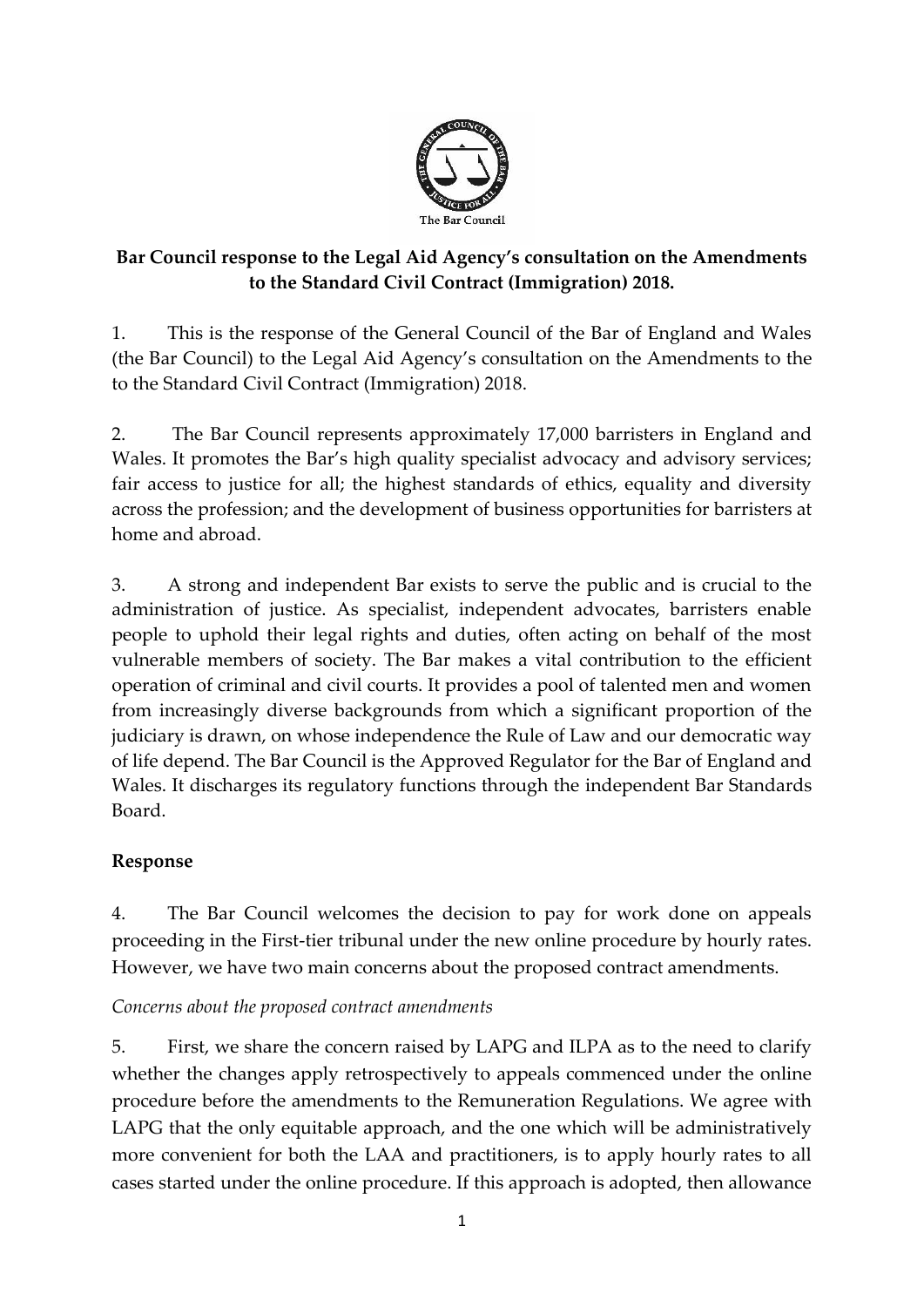will need to be made in respect of costs limits, for cases started before the contract changes.

6. Second, we are concerned, and surprised, by the decision to exclude advocacy services from hourly rates under the online procedure. The letter from the Government Legal Department to Duncan Lewis Solicitors of 4 August 2020 stated "The Lord Chancellor has also decided to make a temporary amendment to the 2018 Standard Civil Contract for immigration and asylum appeals lodged online using the First-Tier Tribunal's new 'Core Case Data' platform and for cases where parties are directed by the Tribunal to have their appeal dealt with online, which will be remunerated on an hourly-rates basis." The proposed amendment does not propose to remunerate advocacy on an hourly-rates basis which appears in direct contradiction to the Government's stated intention. We do not understand the rationale for this decision. The decision is aggravated by the fact that the proposed amendments to the contract appear to mean that in a case under the online procedure, advocacy services can *never* be paid at hourly rates and advocates will only be paid a maximum of the standard fee of £302 for the first day a hearing is listed (£237 in an immigration matter), and £161 for the second and any subsequent day.

7. That means two lengthy days of advocacy in a complex asylum appeal trigger payment of £463, and for immigration £398. It also means a hearing adjourned on the day of the substantive hearing, then relisted, will only attract the 'additional substantive hearing' fee, irrespective of complexity and the duration of the hearing. So, a complex asylum or immigration hearing that lasts a whole day will trigger payment of £161.

8. If this is the intention or the effect of the amendments, we believe this will make legal aid funded advocacy services unsustainable for the vast majority, particularly those self-employed junior barristers whose practices depend on the sustainability of publicly funded First-tier Tribunal work.

9. The problem appears to us to arise from the interplay between a number of provisions in the contract and the Remuneration Regulations. We appreciate that, as has been acknowledged, these changes are complex and it may be that this effect was not intended. We look forward to working with the LAA to identify a workable solution.

10. The following provisions of the proposed contract amendments are the cause of our concerns: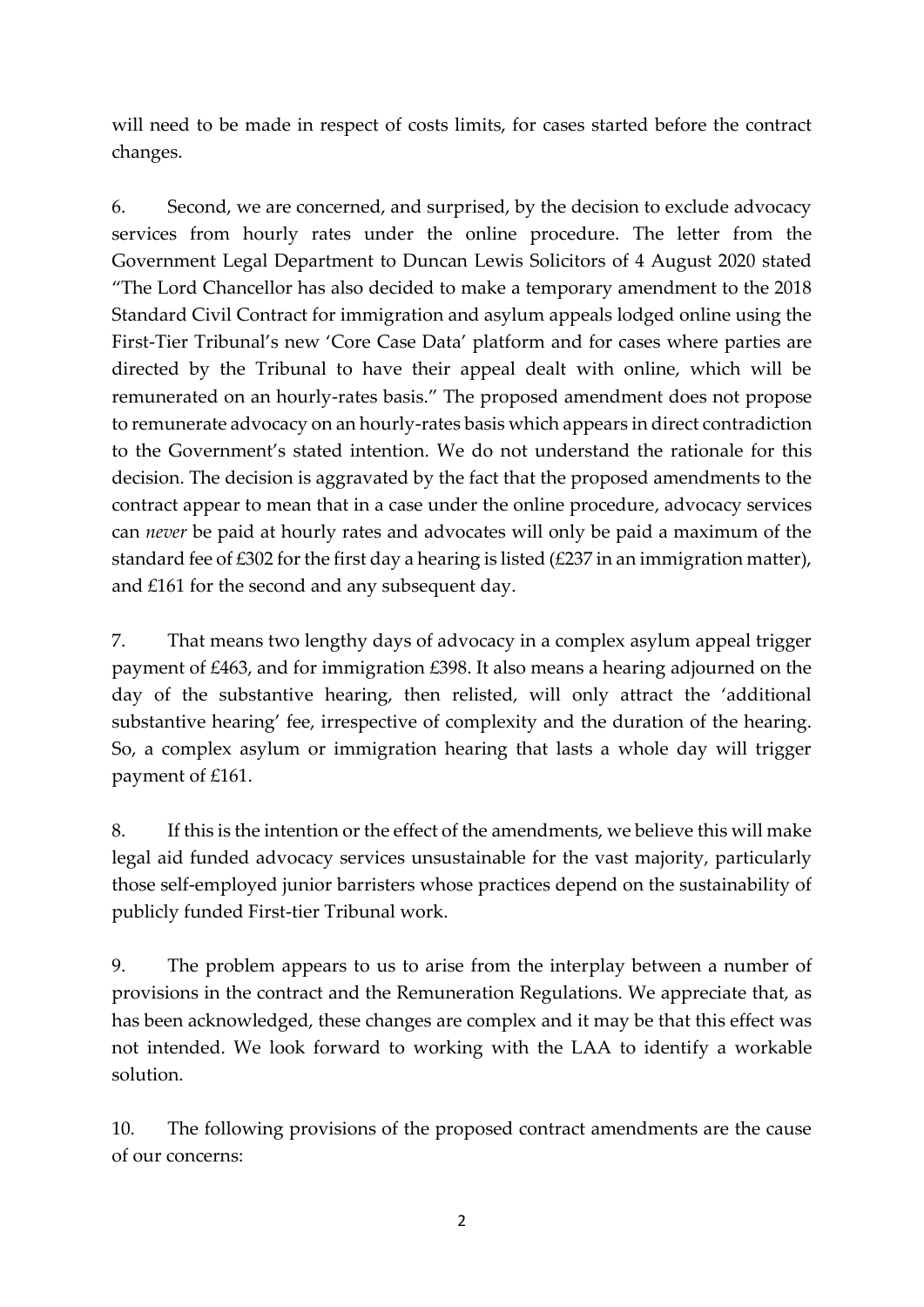- New  $\S 8.81$ (o) which excludes advocacy under the online procedure from hourly rates.
- New  $\S 8.84$ (d) which excludes advocacy services from any escape fee calculation where they are paid as an additional fee.
- The amendments to SS8.77 and 8.78 which provide for the escape fee payable to be calculated at the conclusion of stage 1 where the matter proceeds under hourly rates at stage 2.

11. It should be recalled that the definition of 'advocacy services' in the Remuneration Regulations is broad. Reg 2(2) states that:

"advocacy services" means work done—

(a) by an advocate at a court hearing;

(b) by an advocate, as such, in connection with an advocates' meeting;

(c) by counsel in connection with a conference; and

(d) by counsel in connection with an opinion,

and fees and rates for advocacy services include, unless different provision is made in these Regulations, remuneration for preparatory work, attendances, travelling and waiting in relation to those services;

12. Thus it appears that where counsel is instructed to attend a hearing, they can only be paid a maximum of the additional fee for advocacy no matter how long the hearing lasts (up to 1 day), how far they have to travel, how long they wait at the hearing, or how much time they spend preparing for the hearing, including attending on the client in conference or preparing an opinion.

13. We understand from clarification helpfully provided by the LAA that it is intended that if counsel drafts the Appeal Skeleton Argument under the online procedure, they will be paid for this work at hourly rates. It is also suggested that preparation would be paid at hourly rates. However it is not clear which is the clause in the fee scheme which states this, or where the demarcation lies between work that is classed as preparation of the appeal, and so payable at hourly rates, and work which is classed as preparatory work for the hearing, and so payable as part of the standard fee for advocacy services. This must be clarified by the LAA so as to reduce the risk of confusion and misunderstanding on the part of providers and counsel.

14. However, even with that clarification, the apparent absence of any possibility of a case escaping the standard fee for advocacy is deeply concerning and problematic. If the standard fee is supposed to remunerate counsel for travel, waiting, attendances and preparatory work as well as the hearing itself, there must be provision for escape fees. This need is underlined by the fact that appeal hearings are not infrequently